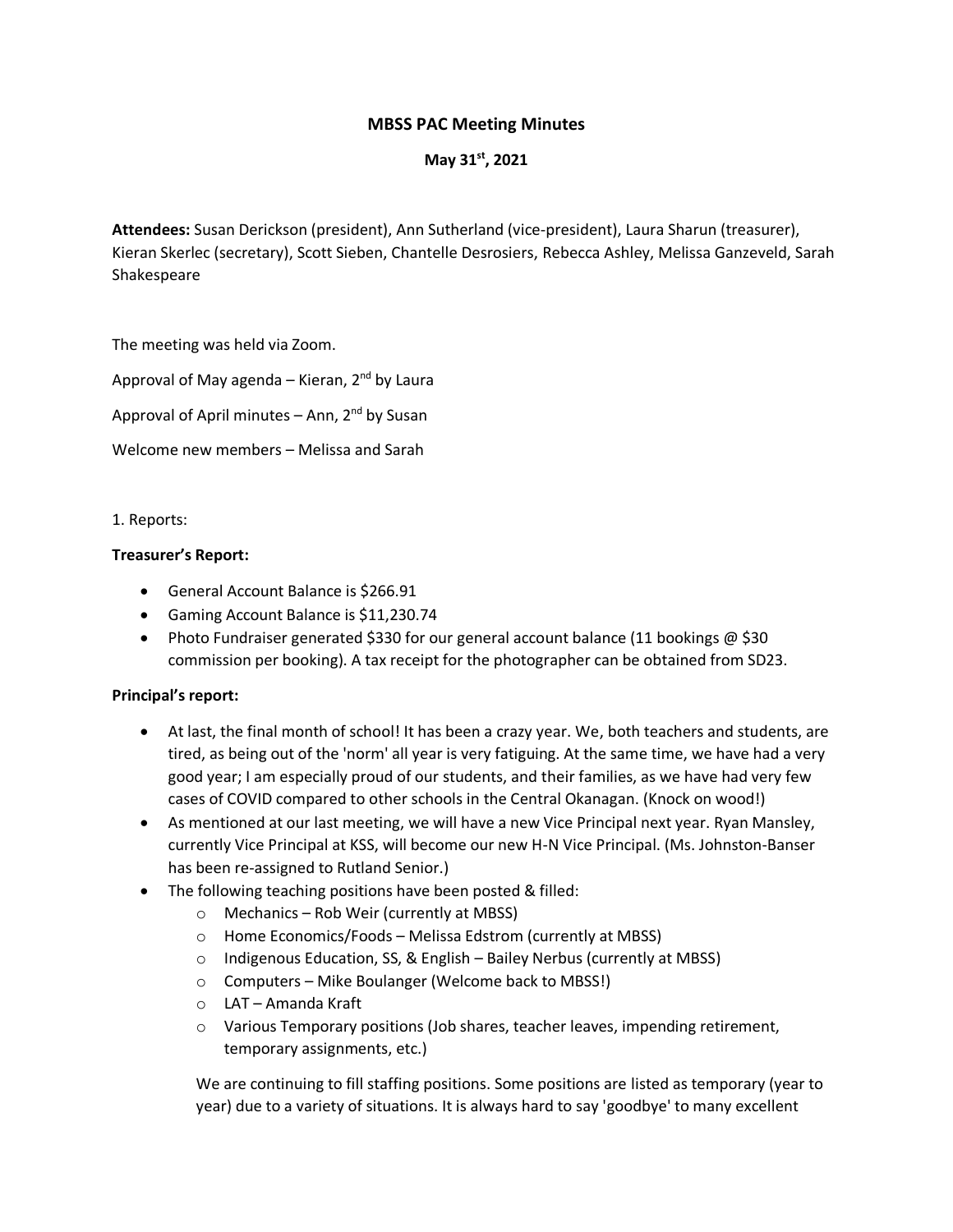teachers (We do try to keep them!) We are very fortunate that our School District Human Resources Department are hiring excellent TTOC's every year, which allows us, hopefully, to be able to 'pick up' some great teachers. One thing we have discovered is that so many excellent staff love to be at Boucherie, and either want to stay at the school or want to get back her after they have had to leave.

As well, we are seeing that our student population is growing. Presently, we are staffed for 1600 students, but have over 1650 registered. Therefore, we are expecting to have an increase in temporary staff.

• Leadership Activities – Our Leadership classes have been very active. It has been difficult to promote activities in the year of COVID. However, this quarter our Leadership classes have been promoting 'Spirit Days' Thursdays (Dress Up days etc. – COVID Friendly)

We are planning a 'Domino's for Boucherie Night". The basic premise is that if people buy some specific pizza orders on Thursday June 10th &/or Thursday June 17th, as part of the Mt. Boucherie promotion, Domino's will give the school \$5.00 per pizza order for student activities.

- Graddy Awards held on May 6th. It was a great morning for Grads to have some fun and see what 'awards' they had voted on for their peers to win. Our Grad stage crossing is this weekend (June 4th – 6th: Friday, Saturday, & Sunday). Admin and Ms. Wowchuk, the greatest Grad Sponsor ever, will be at the school on the weekend.
- Grad parents are looking for 'COVID friendly' events that won't contravene Public Health Orders. Plans are forming and students will be 'in the know' soon.
- We are continuing to purchase items from our "PAC Wish List", but we may re-allocate some of the money as we discovered that we did not need to fully replace our score clock.
- With the warmer weather, we are continuing to encourage our students to go outside more, especially at breaks and at lunch.
- Staff have had the opportunity to be vaccinated, and there is hope that some of us may receive a second dose before the end of the school, and the majority of us by the start of school start up in September.
- Students now can also register to be vaccinated, and more of our students have reported that they have either registered to receive a vaccination or have received one.
- Next Year, our plan is to return to a 'more normal' look, with school sports, drama, and music programs etc. all occurring. As well, we are planning to return to a mainly semester-based timetable. However, everything will be dependent on Provincial Health Orders.

COPAC Report: Rebecca attended the meeting on May 3<sup>rd</sup>. The meeting was held via Zoom. Some points of interest included:

- May  $3^{rd}$  meeting was the AGM. The positions on President, Vice President and Treasurer were not filled
- A quorum was not present so the special resolution presented last month could not be passed.
- SD23 Zoom licences are not being extended past June  $30<sup>th</sup>$  ... SD23 will address.